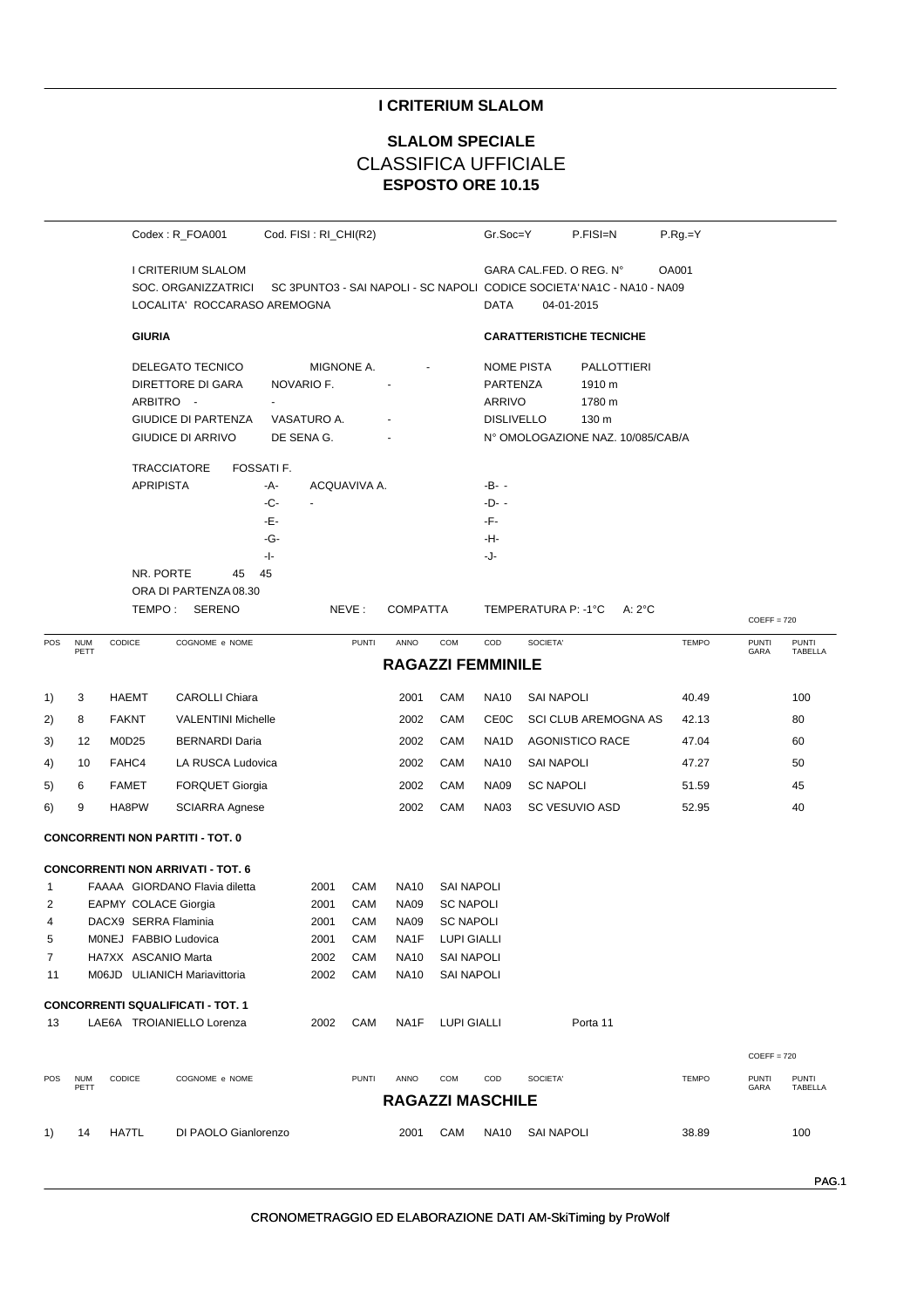| <b>POS</b> | <b>NUM</b><br>PETT | <b>CODICE</b>     | COGNOME e NOME                  | <b>PUNTI</b> | <b>ANNO</b> | <b>COM</b> | COD               | SOCIETA'                    | <b>TEMPO</b> | <b>PUNTI</b><br>GARA | <b>PUNTI</b><br>TABELLA |
|------------|--------------------|-------------------|---------------------------------|--------------|-------------|------------|-------------------|-----------------------------|--------------|----------------------|-------------------------|
| 2)         | 16                 | <b>CAPYY</b>      | <b>BALLABIO Marco</b>           |              | 2001        | CAM        | <b>NA06</b>       | SC 0,40                     | 41.42        |                      | 80                      |
| 3)         | 17                 | FAAV9             | LIMATOLA Ferdinando             |              | 2001        | <b>CAM</b> | <b>NA10</b>       | <b>SAI NAPOLI</b>           | 43.72        |                      | 60                      |
| 4)         | 15                 | DA7RR             | <b>MUTO Andreapasquale</b>      |              | 2001        | CAM        | NA1D              | <b>AGONISTICO RACE</b>      | 43.99        |                      | 50                      |
| 5)         | 32                 | MOJL3             | VALENTINI Massimo edoardo       |              | 2001        | CAM        | <b>CEOC</b>       | <b>SCI CLUB AREMOGNA AS</b> | 45.34        |                      | 45                      |
| 6)         | 23                 | <b>FAKNN</b>      | <b>RUCCI Leonardo</b>           |              | 2001        | <b>CAM</b> | <b>NA03</b>       | <b>SC VESUVIO ASD</b>       | 45.47        |                      | 40                      |
| 7)         | 33                 | <b>EAPYR</b>      | PENNINO Stefano maria           |              | 2002        | CAM        | <b>NA10</b>       | <b>SAI NAPOLI</b>           | 46.22        |                      | 36                      |
| 8)         | 31                 | <b>EAFXW</b>      | <b>IORIO Vincenzo maria</b>     |              | 2002        | CAM        | <b>NA09</b>       | <b>SC NAPOLI</b>            | 47.45        |                      | 32                      |
| 9)         | 24                 | EAF68             | <b>BOLLETTI CENSI Carlo</b>     |              | 2001        | CAM        | <b>NA10</b>       | SAI NAPOLI                  | 47.78        |                      | 29                      |
| 10)        | 19                 | LAWM1             | <b>CARITA' Vittorio</b>         |              | 2001        | <b>CAM</b> | NA <sub>1</sub> C | 3PUNTO3                     | 49.36        |                      | 26                      |
| 11)        | 21                 | HAV72             | <b>MELISSA Matteo</b>           |              | 2001        | CAM        | <b>NA06</b>       | SC 0.40                     | 50.00        |                      | 24                      |
| 12)        | 25                 | FAMD <sub>5</sub> | <b>BUONAFEDE Jacopo valerio</b> |              | 2001        | CAM        | <b>NA09</b>       | <b>SC NAPOLI</b>            | 54.63        |                      | 22                      |
| 13)        | 26                 | <b>FAAVE</b>      | DE CESARE Michele               |              | 2002        | CAM        | <b>NA09</b>       | <b>SC NAPOLI</b>            | 55.89        |                      | 20                      |

#### **CONCORRENTI NON PARTITI - TOT. 0**

## **CONCORRENTI NON ARRIVATI - TOT. 4**

| FA81F | <b>COSTANZO Francesco</b> | 2002                                                                                                                                                                 | CAM | <b>NA10</b>       | <b>SAI NAPOLI</b> |          |
|-------|---------------------------|----------------------------------------------------------------------------------------------------------------------------------------------------------------------|-----|-------------------|-------------------|----------|
| FA7T1 | DE GIACOMO Riccardo       | 2002                                                                                                                                                                 | CAM | <b>NA06</b>       | SC 0.40           |          |
| FADEJ | MUTO Francesco            | 2002                                                                                                                                                                 | CAM | NA <sub>1</sub> D | AGONISTICO RACE   |          |
|       |                           | 2002                                                                                                                                                                 | CAM | NA <sub>1</sub> D | AGONISTICO RACE   |          |
|       |                           |                                                                                                                                                                      |     |                   |                   |          |
|       |                           |                                                                                                                                                                      |     |                   |                   |          |
|       |                           | 2001                                                                                                                                                                 | CAM | <b>NA10</b>       | <b>SAI NAPOLI</b> | Porta 11 |
|       |                           | 2001                                                                                                                                                                 | CAM | <b>NA09</b>       | <b>SC NAPOLI</b>  | Porta 17 |
| FAC8L | MAJELLO Andrea            | 2001                                                                                                                                                                 | CAM | <b>NA10</b>       | <b>SAI NAPOLI</b> | Porta 17 |
|       |                           | 2002                                                                                                                                                                 | CAM | <b>NA10</b>       | <b>SAI NAPOLI</b> | Porta 44 |
| FAAV7 | DI GIURO Daniele          | 2002                                                                                                                                                                 | CAM | <b>NA06</b>       | SC 0.40           | Porta 17 |
| FA81R | MINUCCI Armando           | 2002                                                                                                                                                                 | CAM | <b>NA10</b>       | SAI NAPOLI        | Porta 6  |
|       |                           | <b>HA8CF VITALE Gianluca</b><br><b>CONCORRENTI SQUALIFICATI - TOT. 6</b><br>EACJV ACQUAVIVA Andreavittorio<br>DA19D ATTARDI Giorgio<br>EAPW8 BOLLETTI CENSI Fabrizio |     |                   |                   |          |

| <b>POS</b> | NUM<br>PETT              | <b>CODICE</b>      | COGNOME e NOME                 | <b>PUNTI</b> | ANNO | COM | COD         | SOCIETA'              | TEMPO | <b>PUNTI</b><br>GARA | PUNTI<br>TABELLA |  |  |  |
|------------|--------------------------|--------------------|--------------------------------|--------------|------|-----|-------------|-----------------------|-------|----------------------|------------------|--|--|--|
|            | <b>ALLIEVI FEMMINILE</b> |                    |                                |              |      |     |             |                       |       |                      |                  |  |  |  |
| 1)         | 41                       | <b>EACJW</b>       | ACQUAVIVA Marialudovica        |              | 1999 | CAM | <b>NA10</b> | <b>SAI NAPOLI</b>     | 44.03 |                      | 100              |  |  |  |
| 2)         | 47                       | DA9KR              | <b>ROMANO Miriam</b>           |              | 2000 | CAM | <b>NA03</b> | <b>SC VESUVIO ASD</b> | 44.41 |                      | 80               |  |  |  |
| 3)         | 42                       | DADE3              | <b>BRANCACCIO Marilu'</b>      |              | 1999 | CAM | <b>NA09</b> | <b>SC NAPOLI</b>      | 45.26 |                      | 60               |  |  |  |
| 4)         | 39                       | <b>CAWWF</b>       | <b>AMATO Caterina</b>          |              | 1999 | CAM | <b>NA06</b> | SC 0,40               | 45.78 |                      | 50               |  |  |  |
| 5)         | 38                       | FAC4R              | <b>CALABRIA Francesca</b>      |              | 1999 | CAM | <b>NA10</b> | <b>SAI NAPOLI</b>     | 46.90 |                      | 45               |  |  |  |
| 6)         | 44                       | <b>LAP0W</b>       | NAPOLITANO Lorenza             |              | 1999 | CAM | <b>NA10</b> | <b>SAI NAPOLI</b>     | 46.91 |                      | 40               |  |  |  |
| 7)         | 49                       | DAX0J              | <b>BORRELLI Andrea chiara</b>  |              | 2000 | CAM | <b>NA10</b> | <b>SAI NAPOLI</b>     | 47.60 |                      | 36               |  |  |  |
| 8)         | 45                       | FAALM              | LICENZIATI Laura               |              | 1999 | CAM | <b>NA03</b> | <b>SC VESUVIO ASD</b> | 49.43 |                      | 32               |  |  |  |
| 9)         | 46                       | DAX <sub>1</sub> J | <b>CASTIGLIONE Claudia</b>     |              | 2000 | CAM | <b>NA10</b> | <b>SAI NAPOLI</b>     | 49.50 |                      | 29               |  |  |  |
| 10)        | 50                       | DAX1H              | <b>FORQUET Maria francesca</b> |              | 2000 | CAM | <b>NA09</b> | <b>SC NAPOLI</b>      | 50.40 |                      | 26               |  |  |  |
| 11)        | 37                       | LA <sub>13</sub> C | <b>FIORE Chiara</b>            |              | 1999 | CAM | <b>NA10</b> | <b>SAI NAPOLI</b>     | 51.74 |                      | 24               |  |  |  |
| 12)        | 52                       | HA1VK              | D'AGOSTINI Federica            |              | 2000 | CAM | <b>NA06</b> | SC 0,40               | 52.82 |                      | 22               |  |  |  |

**CONCORRENTI NON PARTITI - TOT. 0** 

#### **CONCORRENTI NON ARRIVATI - TOT. 4**

| 40  | DAK34 DI MAIO Lorenza     | 2000 | CAM | NA10 SAI NAPOLI      |
|-----|---------------------------|------|-----|----------------------|
| -43 | M0D24 BERNARDI Alessandra | 1999 | CAM | NA1D AGONISTICO RACE |
| 48  | M0D52 DE DONATO Rebecca   | 1999 | CAM | NA10 SAI NAPOLI      |
| -51 | CAFPT RIEMMA Giorgia      | 2000 | CAM | NA10 SAI NAPOLI      |

 $COEFF = 720$ 

 $COEFF = 720$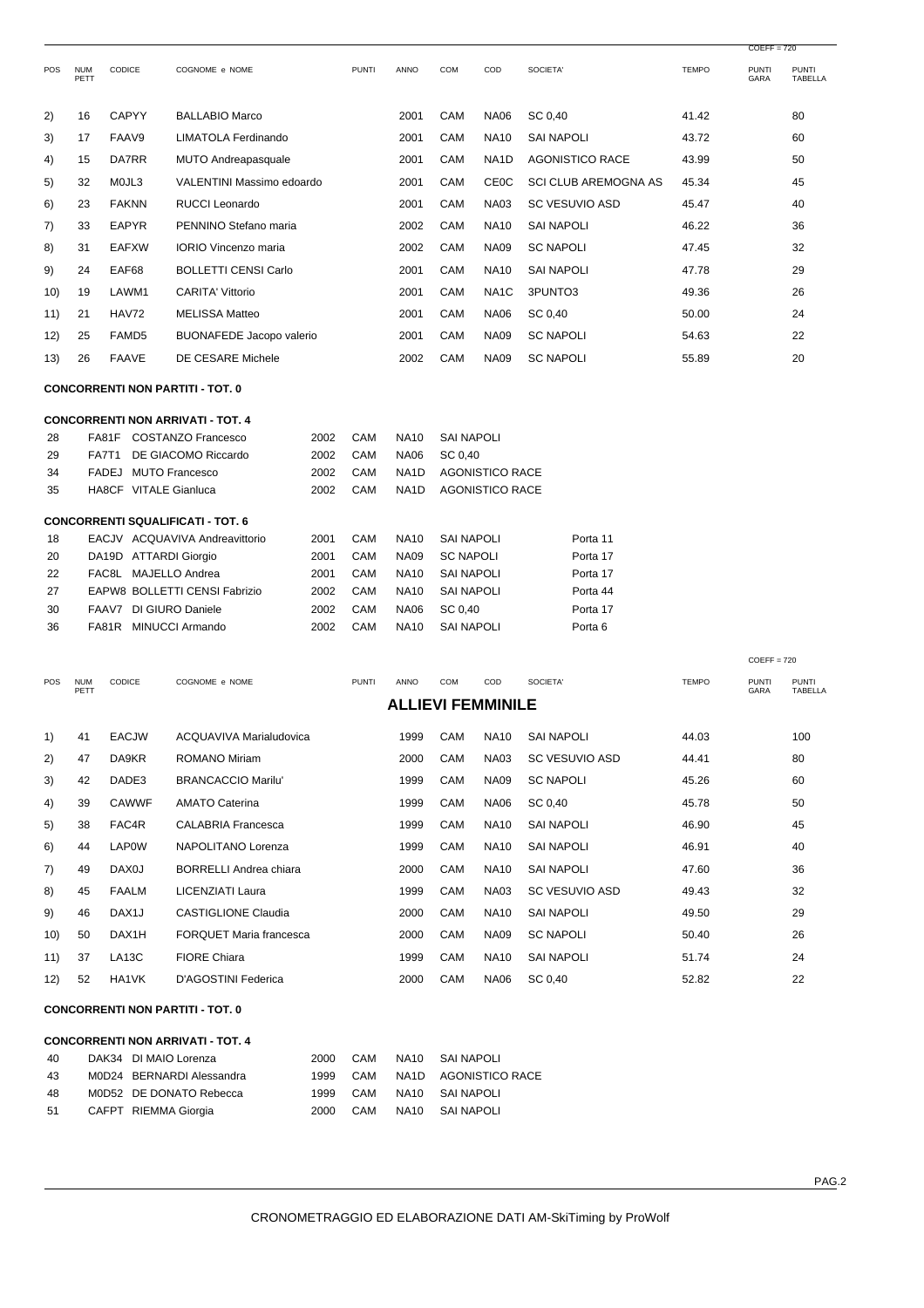## **CONCORRENTI SQUALIFICATI - TOT. 0**

|          |                    |                        |                                                |              |              |                            |                    |                           |                        |              | $COEFF = 720$        |                         |
|----------|--------------------|------------------------|------------------------------------------------|--------------|--------------|----------------------------|--------------------|---------------------------|------------------------|--------------|----------------------|-------------------------|
| POS      | <b>NUM</b><br>PETT | CODICE                 | COGNOME e NOME                                 |              | <b>PUNTI</b> | ANNO                       | <b>COM</b>         | COD                       | SOCIETA'               | <b>TEMPO</b> | <b>PUNTI</b><br>GARA | <b>PUNTI</b><br>TABELLA |
|          |                    |                        |                                                |              |              |                            |                    | <b>ALLIEVI MASCHILE</b>   |                        |              |                      |                         |
| 1)       | 55                 | <b>DADKK</b>           | D'ALESSANDRO Giovanni                          |              |              | 2000                       | CAM                | <b>NA10</b>               | SAI NAPOLI             | 39.99        |                      | 100                     |
| 2)       | 60                 | DAX <sub>1</sub> D     | DE LUCA Leo maria                              |              |              | 2000                       | CAM                | <b>NA10</b>               | SAI NAPOLI             | 41.14        |                      | 80                      |
| 3)       | 63                 | HAN <sub>55</sub>      | DI MATTEO Riccardo                             |              |              | 1999                       | CAM                | NA <sub>1</sub> C         | 3PUNTO3                | 42.49        |                      | 60                      |
| 4)       | 53                 | <b>FALHE</b>           | <b>SCIARRA Francesco</b>                       |              |              | 2000                       | CAM                | NA1D                      | <b>AGONISTICO RACE</b> | 43.89        |                      | 50                      |
| 5)       | 64                 | AANOH                  | <b>BERARDINONE Andrea</b>                      |              |              | 1999                       | CAM                | <b>NA10</b>               | SAI NAPOLI             | 44.14        |                      | 45                      |
| 6)       | 62                 | DA9NM                  | <b>BRIGUORI Francesco</b>                      |              |              | 2000                       | CAM                | <b>NA06</b>               | SC 0,40                | 44.66        |                      | 40                      |
| 7)       | 56                 | DA5A5                  | <b>FENELLI Arnaldo</b>                         |              |              | 2000                       | CAM                | <b>NA06</b>               | SC 0,40                | 45.38        |                      | 36                      |
| 8)       | 57                 | CAND <sub>2</sub>      | <b>BUZZELLI Francesco</b>                      |              |              | 1999                       | CAM                | NA1D                      | AGONISTICO RACE        | 45.48        |                      | 32                      |
| 9)       | 65                 | CAF85                  | <b>NEGRI Fabrizio</b>                          |              |              | 1999                       | CAM                | <b>NA10</b>               | SAI NAPOLI             | 46.10        |                      | 29                      |
| 10)      | 70                 | LA8RC                  | COPPOLA Andrea                                 |              |              | 2000                       | CAM                | NA1D                      | <b>AGONISTICO RACE</b> | 46.48        |                      | 26                      |
| 11)      | 67                 | HANXL                  | <b>FILIPPONE Leonardo</b>                      |              |              | 2000                       | CAM                | NA1D                      | AGONISTICO RACE        | 48.16        |                      | 24                      |
| 12)      | 71                 | HA8C7                  | <b>VITALE Simone</b>                           |              |              | 1999                       | CAM                | NA1D                      | AGONISTICO RACE        | 49.54        |                      | 22                      |
| 13)      | 69                 | DAHC6                  | <b>MOSCA CAPASSO Marco</b>                     |              |              | 2000                       | CAM                | <b>NA06</b>               | SC 0,40                | 51.69        |                      | 20                      |
|          |                    |                        |                                                |              |              |                            |                    |                           |                        |              |                      |                         |
|          |                    |                        | <b>CONCORRENTI NON PARTITI - TOT. 1</b>        |              |              |                            |                    |                           |                        |              |                      |                         |
| 73       |                    | EARMD IACCARINO Carlo  |                                                | 2000         | CAM          | NA1D                       |                    | <b>AGONISTICO RACE</b>    |                        |              |                      |                         |
|          |                    |                        | <b>CONCORRENTI NON ARRIVATI - TOT. 6</b>       |              |              |                            |                    |                           |                        |              |                      |                         |
| 58       |                    | DAX1K CONZO Giancarlo  |                                                | 2000         | CAM          | <b>NA10</b>                | SAI NAPOLI         |                           |                        |              |                      |                         |
| 59       |                    | FAC58 CECERE Cesare    |                                                | 1999         | CAM          | NA1D                       |                    | AGONISTICO RACE           |                        |              |                      |                         |
| 61       |                    | CA6HN BINETTI Alberto  |                                                | 1999         | CAM          | <b>NA10</b>                | SAI NAPOLI         |                           |                        |              |                      |                         |
| 66<br>68 |                    | LAFFJ                  | DA6DH BUONOMO Massimiliano<br>COSENZA Vincenzo | 2000<br>1999 | CAM<br>CAM   | <b>NA10</b><br><b>NA03</b> | SAI NAPOLI         | SC VESUVIO ASD            |                        |              |                      |                         |
| 72       |                    |                        | DAFNL DI CAPRIO Alessandro                     | 2000         | CAM          | NA <sub>1</sub> C          | 3PUNTO3            |                           |                        |              |                      |                         |
|          |                    |                        |                                                |              |              |                            |                    |                           |                        |              |                      |                         |
| 54       |                    | HAH96 GIULIO Francesco | <b>CONCORRENTI SQUALIFICATI - TOT. 1</b>       | 2000         | CAM          | NA1F                       | <b>LUPI GIALLI</b> |                           | Porta 39               |              |                      |                         |
|          |                    |                        |                                                |              |              |                            |                    |                           |                        |              |                      |                         |
|          |                    |                        |                                                |              |              |                            |                    |                           |                        |              | $COEFF = 720$        |                         |
| POS      | <b>NUM</b><br>PETT | CODICE                 | COGNOME e NOME                                 |              | <b>PUNTI</b> | ANNO                       | COM                | COD                       | SOCIETA'               | <b>TEMPO</b> | <b>PUNTI</b><br>GARA | <b>PUNTI</b><br>TABELLA |
|          |                    |                        |                                                |              |              |                            |                    | <b>GIOV/SEN FEMMINILE</b> |                        |              |                      |                         |
| 1)       | 74                 | <b>CALFT</b>           | <b>MONTEDORO Martina</b>                       |              | 150,61       | 1996                       | CAM                | NA10                      | SAI NAPOLI             | 46.02        | ,00                  | 303                     |
| 2)       | 76                 | 911RA                  | GAMBARDELLA Virginia                           |              | 253,90       | 1996                       | CAM                | <b>NA09</b>               | <b>SC NAPOLI</b>       | 47.35        | 20,81                | 202                     |
| 3)       | 75                 | DA6DD                  | QUARRA Costanza                                |              | 166,91       | 1998                       | CAM                | <b>NA06</b>               | SC 0,40                | 48.05        | 31,76                | 101                     |
|          |                    |                        |                                                |              |              |                            |                    |                           |                        |              |                      |                         |
|          |                    |                        | <b>CONCORRENTI NON PARTITI - TOT. 0</b>        |              |              |                            |                    |                           |                        |              |                      |                         |
|          |                    |                        | <b>CONCORRENTI NON ARRIVATI - TOT. 3</b>       |              |              |                            |                    |                           |                        |              |                      |                         |
| 77       |                    | AACMM ROCCA Cristina   |                                                | 1997         | CAM          | <b>NA09</b>                | <b>SC NAPOLI</b>   |                           |                        |              |                      |                         |
| 78       |                    | DAX0F BRIGUORI Paola   |                                                | 1998         | CAM          | <b>NA06</b>                | SC 0,40            |                           |                        |              |                      |                         |
| 79       |                    |                        | AAD58 MEUCCI Concezione lilly                  | 1998         | CAM          | <b>NA06</b>                | SC 0,40            |                           |                        |              |                      |                         |
|          |                    |                        | <b>CONCORRENTI SQUALIFICATI - TOT. 0</b>       |              |              |                            |                    |                           |                        |              |                      |                         |
|          |                    |                        |                                                |              |              |                            |                    |                           |                        |              | $COEFF = 720$        |                         |
| POS      | <b>NUM</b>         | CODICE                 | COGNOME e NOME                                 |              | <b>PUNTI</b> | ANNO                       | COM                | COD                       | SOCIETA'               | <b>TEMPO</b> | <b>PUNTI</b>         | <b>PUNTI</b>            |
|          | PETT               |                        |                                                |              |              |                            |                    | <b>GIOV/SEN MASCHILE</b>  |                        |              | GARA                 | TABELLA                 |
|          |                    |                        |                                                |              |              |                            |                    |                           |                        |              |                      |                         |
| 1)       | 81                 | A1862                  | <b>BORRELLI Giuseppe</b>                       |              | 82,99        | 1997                       | CAM                | <b>NA10</b>               | <b>SAI NAPOLI</b>      | 39.43        | ,00                  | 307                     |